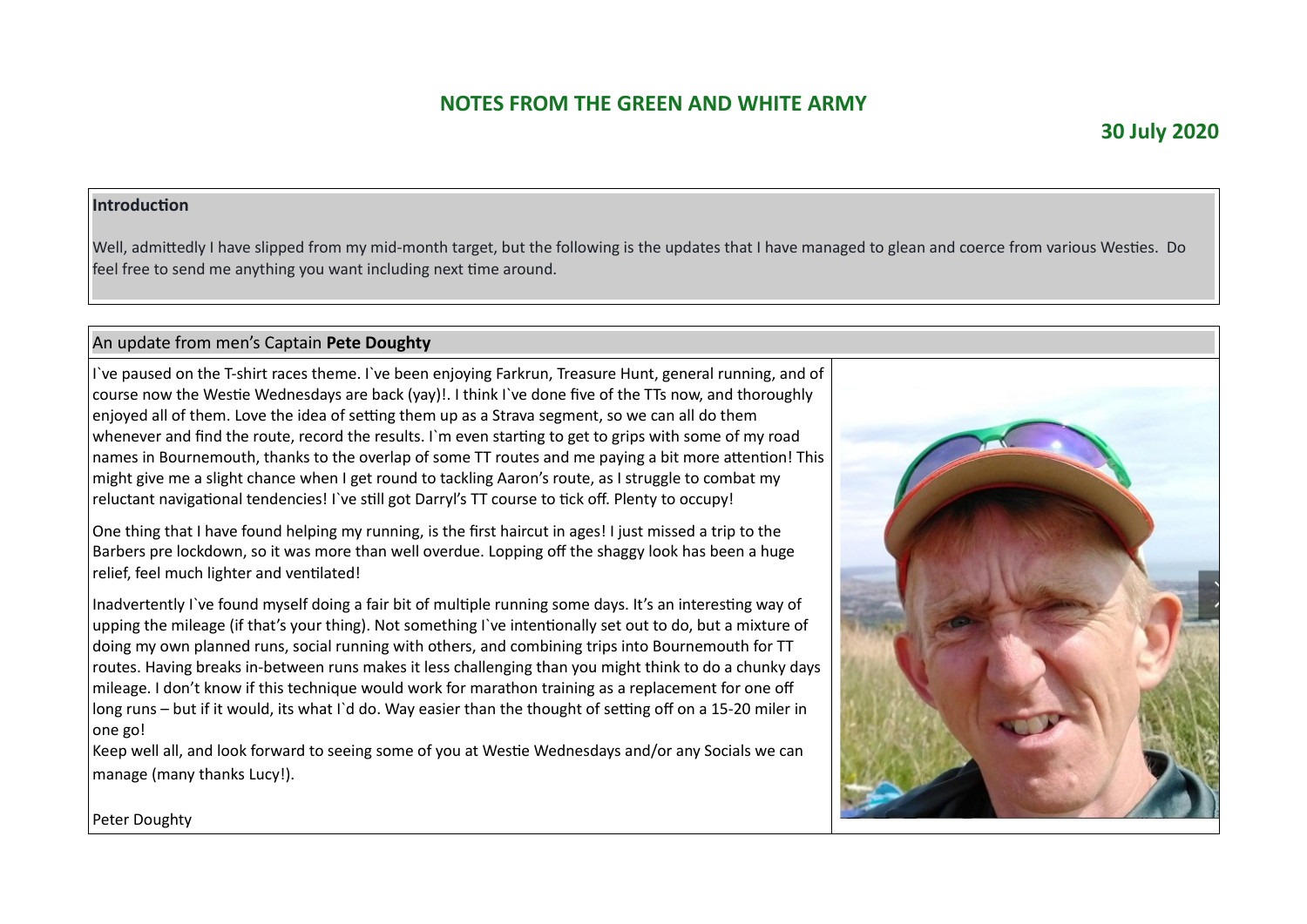# **30 July 2020**



Where are **Vicky Rutter's** selfie skills when you need them?

It isn't easy at the moment so a big shout out to **Lucy and Tim Evans** for seizing the initiative on the social side of things.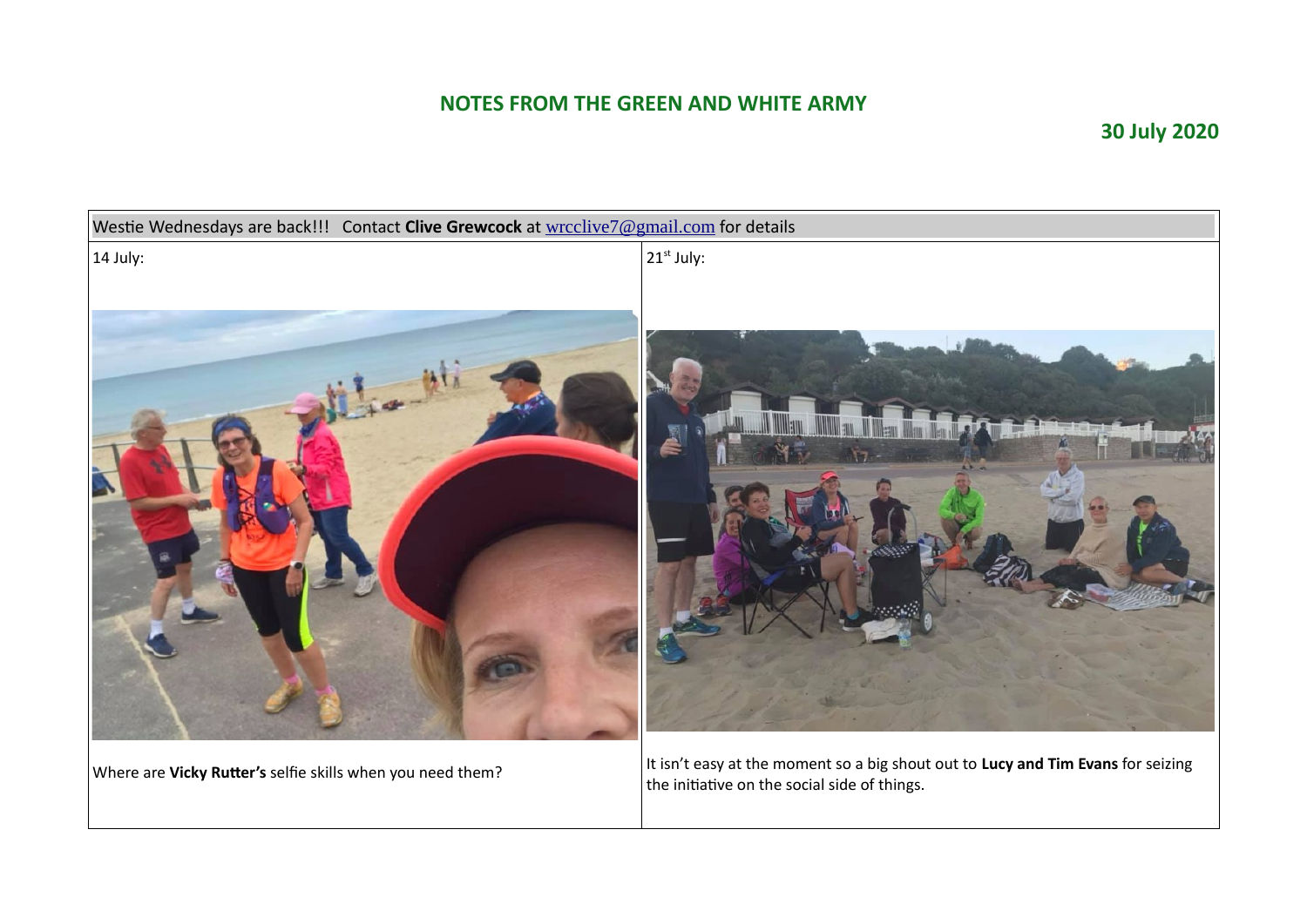### If ever there was an indicator of how long lock down has been in place, it is farkrun which has now reached week 19! Our continued thanks for **Felicity Hooper** for continuing to administer farkrun and Westbourne had a rather good week last Saturday!

#### Weekly Club results

F



| Club                                                                         | No. of              | Points for                            | 3 farkruns                                 | Points for 3 6 farkruns |   | Points for 6 12 farkruns |   | Points for | 24 farkruns | <b>Points for</b> | <b>Total points</b> |
|------------------------------------------------------------------------------|---------------------|---------------------------------------|--------------------------------------------|-------------------------|---|--------------------------|---|------------|-------------|-------------------|---------------------|
|                                                                              | runners             | most                                  |                                            | farkruns                |   | farkrun                  |   | 12 farkrun |             | 24 farkruns       |                     |
|                                                                              |                     | runners                               |                                            |                         |   |                          |   |            |             |                   |                     |
| Westbourne RC                                                                | 12                  | 3                                     | o                                          | 0                       |   |                          | з | 15         | a           | $\Omega$          | 34                  |
| Christchurch Runners                                                         | 9                   |                                       | о                                          | o                       |   |                          |   |            | O           | o                 | 14                  |
| Deckchair Dynamos                                                            | 4                   |                                       | о                                          | 0                       |   |                          | 0 | 0          | O           | $\Omega$          |                     |
| Littledown Harriers                                                          |                     |                                       | O                                          | 0                       | Ö | O                        | 0 | 0          | O           | 0                 |                     |
| Poole AC                                                                     | 0                   |                                       | a                                          | 0                       | O | O                        | 0 | 0          | 0           | 0                 |                     |
| Bournemouth AC                                                               | 0                   |                                       | O                                          | 0                       | Ö | O                        | 0 | 0          | O           | 0                 |                     |
| 5 points per runner<br>6 points per runner<br><b>Cumulative club results</b> |                     | Individual completing twelve farkruns | Individual completing twenty four farkruns |                         |   |                          |   |            |             |                   |                     |
| Club                                                                         | <b>Total points</b> |                                       |                                            |                         |   |                          |   |            |             |                   |                     |
| <b>Westbourne RC</b>                                                         | 438                 |                                       |                                            |                         |   |                          |   |            |             |                   |                     |
| Christchurch Runners                                                         | 375                 |                                       |                                            |                         |   |                          |   |            |             |                   |                     |
| Deckchair Dynamos                                                            | 156                 |                                       |                                            |                         |   |                          |   |            |             |                   |                     |
| Poole AC                                                                     | 8                   |                                       |                                            |                         |   |                          |   |            |             |                   |                     |
| Littledown Harriers                                                          | 6                   |                                       |                                            |                         |   |                          |   |            |             |                   |                     |
| Bournemouth AC                                                               |                     |                                       |                                            |                         |   |                          |   |            |             |                   |                     |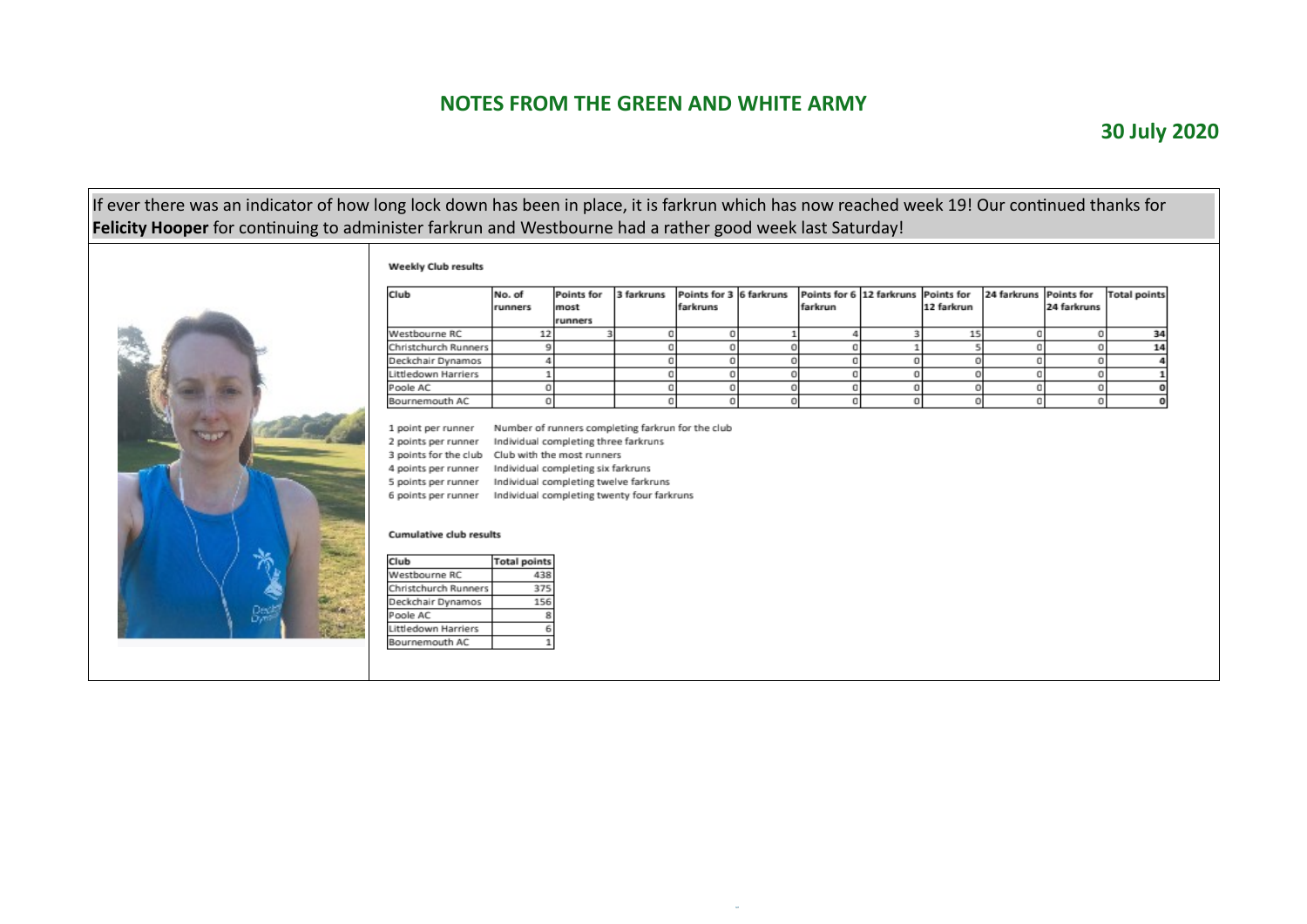### **30 July 2020**

| We are now on to the seventh iteration of the Time Trial Challenges that Adam Corbin initiated. Thanks to everyone who has contributed a route<br>and well done to everyone who has taken part. See Face Book or your emails for the latest route from that bloke Clive Grewcock. |  |                                      |         |  |  |  |  |  |
|-----------------------------------------------------------------------------------------------------------------------------------------------------------------------------------------------------------------------------------------------------------------------------------|--|--------------------------------------|---------|--|--|--|--|--|
| <b>Week Five Felicity's Meyrick Park TT Route</b>                                                                                                                                                                                                                                 |  | Week Six                             |         |  |  |  |  |  |
| Aaron Beaton                                                                                                                                                                                                                                                                      |  | 38.48 Peter Doughty                  | 23.19   |  |  |  |  |  |
| Richard Colbourne                                                                                                                                                                                                                                                                 |  | 40.09 Aaron Beaton                   | 25.45   |  |  |  |  |  |
| Matt Bishop 45:43 (with some added distance)                                                                                                                                                                                                                                      |  | 45.43 Felicity Hooper                | 31.36   |  |  |  |  |  |
| Felicity Hooper                                                                                                                                                                                                                                                                   |  | 44.44 Matt Bishop                    | 31.48   |  |  |  |  |  |
| Peter Doughty (according to the strava segment)                                                                                                                                                                                                                                   |  | 48.02 Judith Coole                   | 37.47   |  |  |  |  |  |
| Judith Coole                                                                                                                                                                                                                                                                      |  | 1.01.08 Liz Dyble and Jessie the Dog | 1.01.39 |  |  |  |  |  |
|                                                                                                                                                                                                                                                                                   |  |                                      |         |  |  |  |  |  |
|                                                                                                                                                                                                                                                                                   |  |                                      |         |  |  |  |  |  |

We've a few too many on the injury list (good luck all) but here is some encouraging news from **John Hubbard.**

 $\vert$  My update is a little more positive than before. I saw the Consultant at the end of June and he said things are taking longer than expected but otherwise he was happy. I have restarted physio and the lady I am seeing is brilliant. I have a load of new exercises to do and things are starting to improve. I am still not ready to run but maybe come September you never know! In the meantime I can walk and have been cycling a bit so I am not totally inactive any longer which is helping. I hope to catch up with everyone soon

John Holland

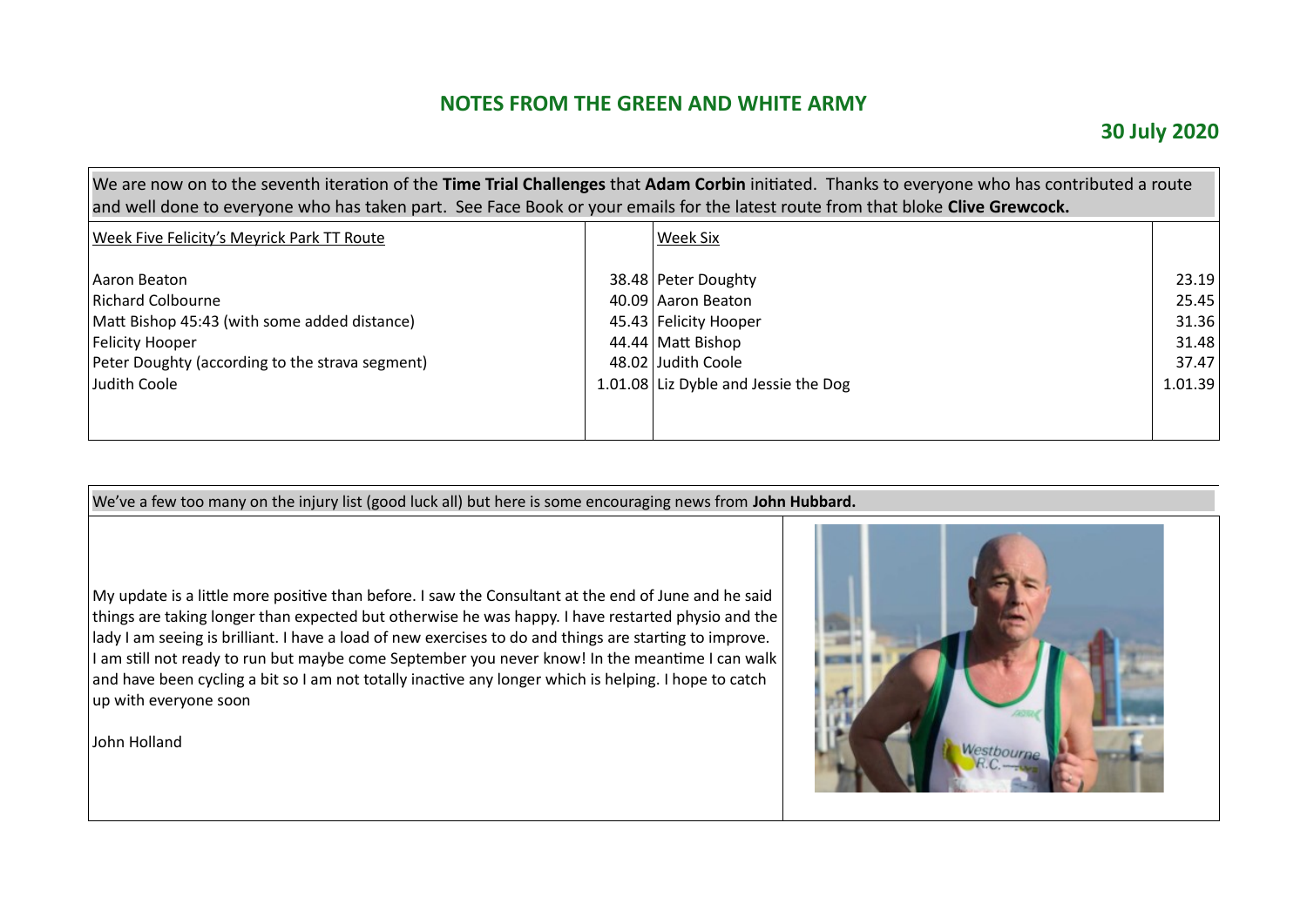### **30 July 2020**

The **Treasure Hunt** was based on a list of ideas from **Sarah Rejchrt**, so it is neat that 'judging' the latest round fell to Sarah. The winners were 75% of **Team Doughty** who will be setting the next set of clues.



As Sarah pointed out in finding something spiky **Judith Coole** appeared to be casing a few suitable properties.



**Amy and Lucy Doughty**, who along with **Catherine** will be setting the next set of clues.